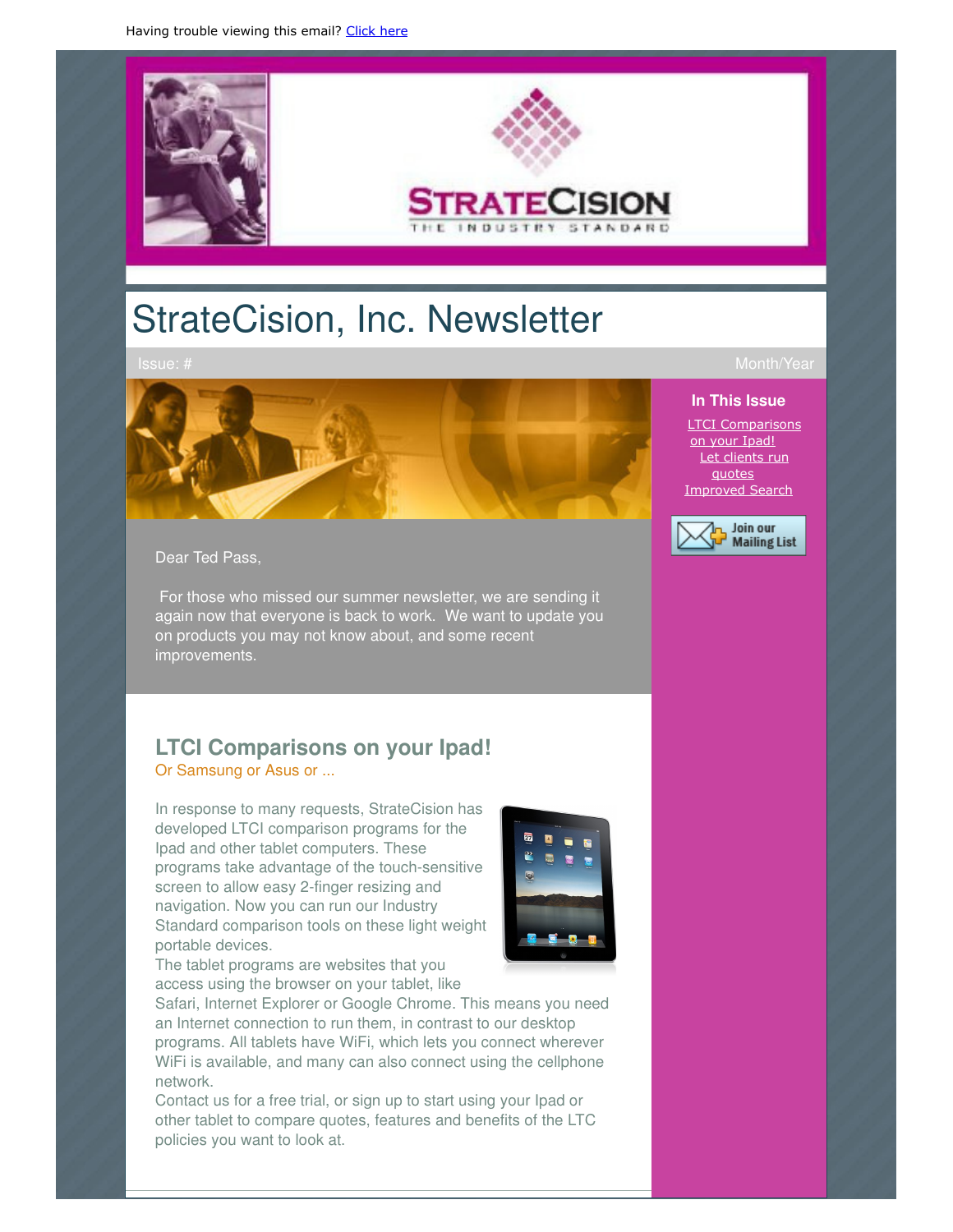#### **Have your own website? Let your clients run quotes.**

Many agents have asked us whether our web-based quoting program, LTC WebQuote, can be licensed for use by their clients and prospects. These agents have their own websites, and want to provide an online tool for their prospects to find out what LTC insurance will cost.

Although technically this is not a problem, the regulatory issues in showing consumers quotes for specific policies are huge. Each carrier whose policies are quoted or compared would have to file with states whose residents would see the quotes. Up to now, this has discouraged us from making online consumer quotes available.

However, we now have a way to show prospects the likely cost of a policy with specific benefits, given their age, marital status, and state of residence. Our solution is an easy-to-use form where the prospect enters this information and chooses desired benefit levels.

The site then searches 10-15 representative policies and finds the premium for the chosen benefits for each policy. It then shows the prospect the least expensive, most expensive, and median premium from the sample, giving them a good idea of the premium range for the benefits they want at their current age and spousal status.

If you have a website for your prospects, and would like to embed this quoting tool in it so they can check prices for themselves, write to us at help@ltca.com, or call.

To see a demo of the quoting page for prospects, click the link below. Let us know what you think, would your clients find it useful?

#### Demo of Consumer LTCI Quoter

### **Improvements to Search Or don't you search?**

We are frequently surprised when users of our **LTC**<sup>2</sup>QuotePlus LTC Quote Plus and LTC WebQuote software tell us they have never used the Search feature and don't know what it's for.

Searching lets you choose a plan design for your client and then find all policies available to the client that have those benefits. It gives you a quick snapshot of the entire LTCI market in the client's state, sorted from the lowest priced to the highest priced policy. Agents with a sense of adventure who have tried clicking the Search option have been rewarded with a comprehensive list of available plans that they can share with their clients or further modify, removing policies that they don't want to consider.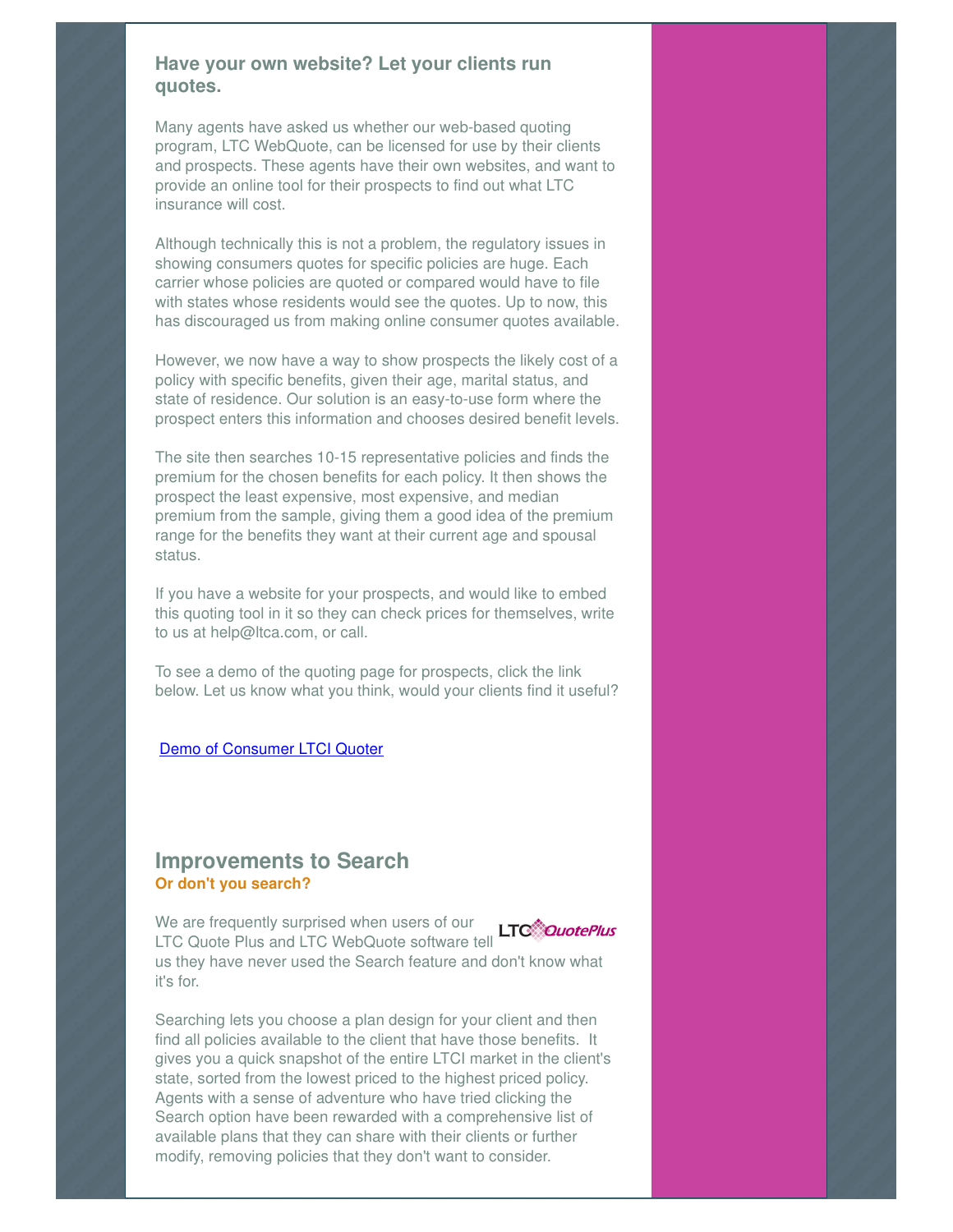The news is that the Search has recently been improved by 1 Adding new Inflation Protection options (3% Compound, CPI Level Premium)

2 Adding Partnership as a search variable, allowing search for Partnership plans only.

So if you have been using Search, you'll find it even more useful now. If you haven't searched, gather your courage and click the Search button. You can't hurt anything and you may decide you've been missing something really valuable.

## **Withdrawn Policies To show or not to show**

Recently a major BGA contacted us because their agents were choosing to view rates for withdrawn policies and then submitting apps for them. StrateCision's quoting programs give you the option to see withdrawn plans, since you may want to look at a plan your client currently owns or has applied for.

One thing to keep in mind is that policies are not usually withdrawn in all states at one time. Instead, they are withdrawn in specific states as replacement plans are approved. Thus a policy that shows as withdrawn in one state may still be available in a different state.

Our quoting programs put a (W) after the policy name to show it's withdrawn, which we hope will be a clear indication it can no longer be sold in the client's state.

Generally we expect users to leave the Show WIthdrawn option unchecked, since it fills up the policy list with a lot of plans that are no longer sold. The option is there for the rare times when you actually do want to look at an older plan, typically for a possible replacement.

# **In Conclusion**

**StrateCision sends newsletters from time to time to notify interested persons of new products, improvements, and other changes involving our programs and the LTCI industry. We welcome feedback from you the recipient, regarding the content of these letters and what you would like to see more (or less) of. Send feedback to sales@ltca.com.** 

**How to contact us email: sales@ltca.com**